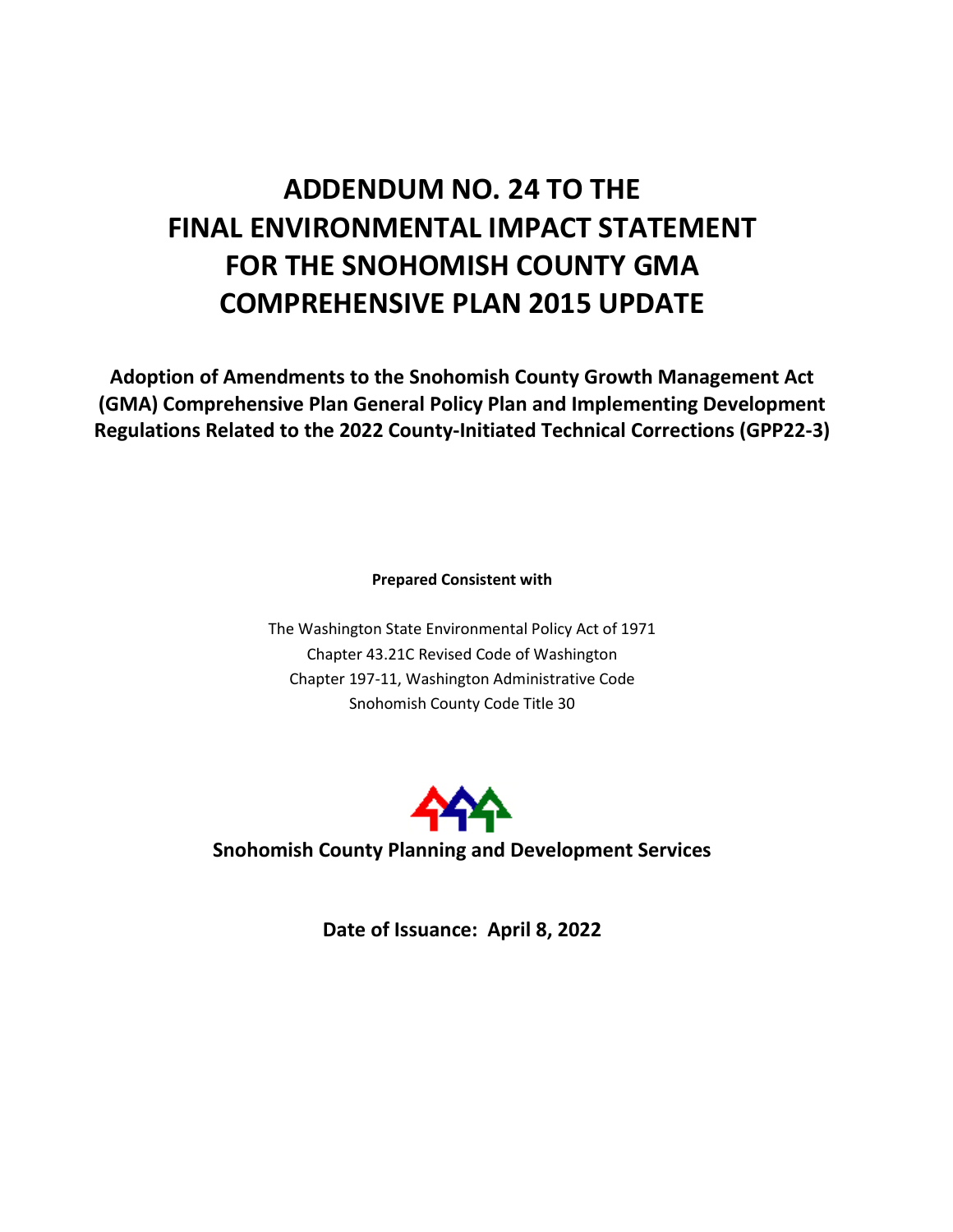# **FACT SHEET**

| <b>Project Title:</b>                         | Adoption of amendments to the Snohomish County Growth Management Act<br>(GMA) Comprehensive Plan General Policy Plan and implementing development<br>regulations related to the 2022 County-Initiated Technical Corrections (GPP22-3)                                                                                                                                                                                                                                                                                                                                                                              |
|-----------------------------------------------|--------------------------------------------------------------------------------------------------------------------------------------------------------------------------------------------------------------------------------------------------------------------------------------------------------------------------------------------------------------------------------------------------------------------------------------------------------------------------------------------------------------------------------------------------------------------------------------------------------------------|
| <b>Proposed Non-Project</b><br><b>Action:</b> | The proposed non-project action considered under this State Environmental Policy<br>Act (SEPA) review consists of the adoption of the following:                                                                                                                                                                                                                                                                                                                                                                                                                                                                   |
|                                               | The 2022 county-initiated comprehensive plan amendments, identified as GPP22-<br>3, will make technical corrections to the maps and text of the General Policy Plan<br>(GPP) and amendments to county code including: 1) an Urban Growth Area (UGA)<br>boundary map accuracy improvement; 2) GPP map changes in response to<br>properties that are no longer under county jurisdiction due to municipal<br>annexations; 3) GPP text changes to recognize a new county Parks and Recreation<br>Division; and 4) revisions to county code to remove remaining references to the<br>now deleted Freeway Service zone. |
| <b>Purpose of the</b><br><b>EIS Addendum:</b> | This addendum adds information relating to the non-project programmatic county<br>action described above. This information does not change the analysis of<br>previously identified significant impacts of the alternatives to the County's GMA<br>Comprehensive Plan within the SEPA documents dated September 8, 2014, (Draft<br>EIS) and June 3, 2015, (Final EIS).                                                                                                                                                                                                                                             |
|                                               | This addendum is being issued in accordance with WAC 197-11-625 and WAC 197-<br>11-630. The adopted environmental documents listed herein, together with this<br>addendum, meet the county's environmental review needs for the current<br>proposal.                                                                                                                                                                                                                                                                                                                                                               |
| Description of the<br>Proposal:               | <b>GPP22-3 - UGA Boundary Accuracy Adjustment</b>                                                                                                                                                                                                                                                                                                                                                                                                                                                                                                                                                                  |
|                                               | The GPP22-3 technical corrections would amend the GPP maps to provide a<br>more precise Stanwood UGA boundary based on improved county digital<br>mapping accuracy. In addition to correcting the UGA boundary line, the GPP<br>Future Land Use (FLU) map will be corrected to properly redesignate the<br>adjustment area north of the UGA boundary from Urban Low Density<br>Residential (ULDR) to Local Commercial Farmland (LCF).                                                                                                                                                                              |
|                                               | <b>GPP22-3 - Finalized Municipal Annexations</b>                                                                                                                                                                                                                                                                                                                                                                                                                                                                                                                                                                   |
|                                               | The GPP22-3 technical corrections to the maps of the GPP recognize three<br>municipal annexations that were finalized since the last county adoption of<br>technical GPP map corrections in 2021.                                                                                                                                                                                                                                                                                                                                                                                                                  |
|                                               | The finalized City of Arlington Lindsay annexation was approved by the city<br>via Ordinance No. 2022-003. The annexed area consists of 97.8 acres<br>located adjacent to the southeast portion of the Arlington city limits.                                                                                                                                                                                                                                                                                                                                                                                      |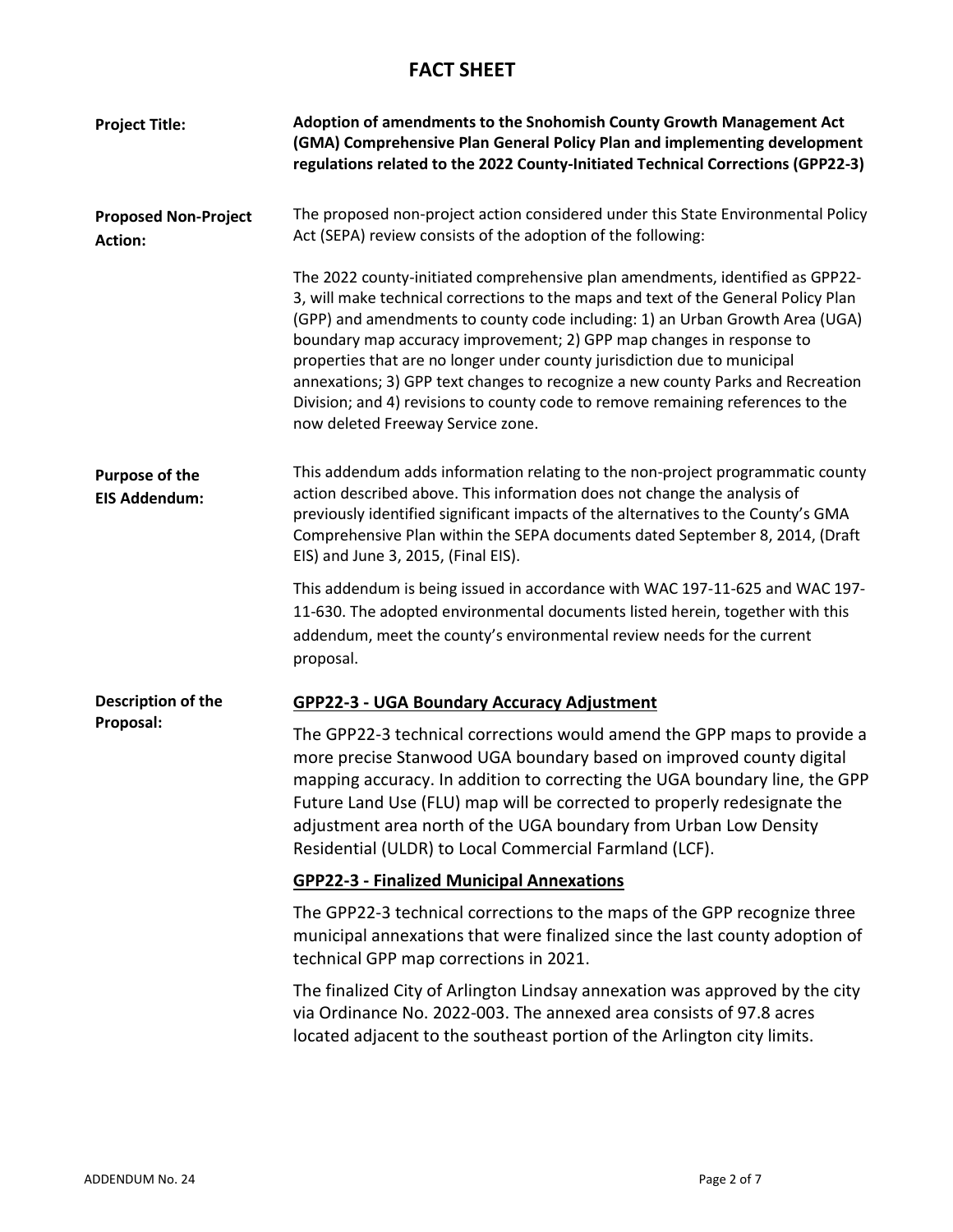The finalized Town of Darrington Cummings annexation was approved by the town via Ordinance No. 770. The annexed area consists of 3.61 acres located adjacent to the southwest portion of the Darrington town limits.

The finalized City of Monroe Woodlands annexation was approved by the city via Ordinance No. 202-2022. The annexed area consists of 178 acres located adjacent to the northwest portion of the Monroe city limits.

# **GPP22-3 - Revising County Organizational References in the GPP**

In early 2021, Snohomish County merged four county government offices, including the Parks and Recreation Department, to form the Department of Conservation and Natural Resources. The Parks and Recreation chapter in the GPP contains several references to the old Parks and Recreation Department. The proposed technical corrections in this chapter will replace all references to the "department" with "division".

# **GPP22-3 - Discontinued Freeway Service Zone**

|                                                    | The GPP22-3 technical corrections would delete remaining references to<br>the Freeway Service zone in Titles 10 and 30 that were missed in the<br>adoption of the 2020 technical corrections code amendments that included<br>removal of the discontinued zone.                                            |
|----------------------------------------------------|------------------------------------------------------------------------------------------------------------------------------------------------------------------------------------------------------------------------------------------------------------------------------------------------------------|
| <b>Action Sponsor</b><br><b>Lead Agency:</b>       | Snohomish County Department of Planning and Development Services<br>3000 Rockefeller Avenue, M/S #604<br>Everett, WA 98201-4066                                                                                                                                                                            |
| <b>Required Approval</b><br><b>Review:</b>         | Snohomish County Council – adoption of an ordinance amending the<br>comprehensive plan and implementing development regulations and Washington<br>State Dept. of Commerce - coordination of state comments.                                                                                                |
| <b>Circulation and</b><br>Comment:                 | This addendum, or notice of availability, is being sent to all recipients of the<br>previously issued Final EIS for the Comprehensive Plan 2015 Update as required by<br>WAC 197-11-625, and to all commenters on that EIS. No comment period is<br>required for this addendum under WAC 197-11-502(8)(c). |
| The EIS Addendum is<br>available by<br>contacting: | Steve Skorney, Senior Planner<br>Snohomish County Department of Planning and Development<br>3000 Rockefeller Ave., M/S #604<br>Everett, Washington 98201<br>Phone: (425) 262-2207<br>E-Mail: steve.skorney@snoco.org                                                                                       |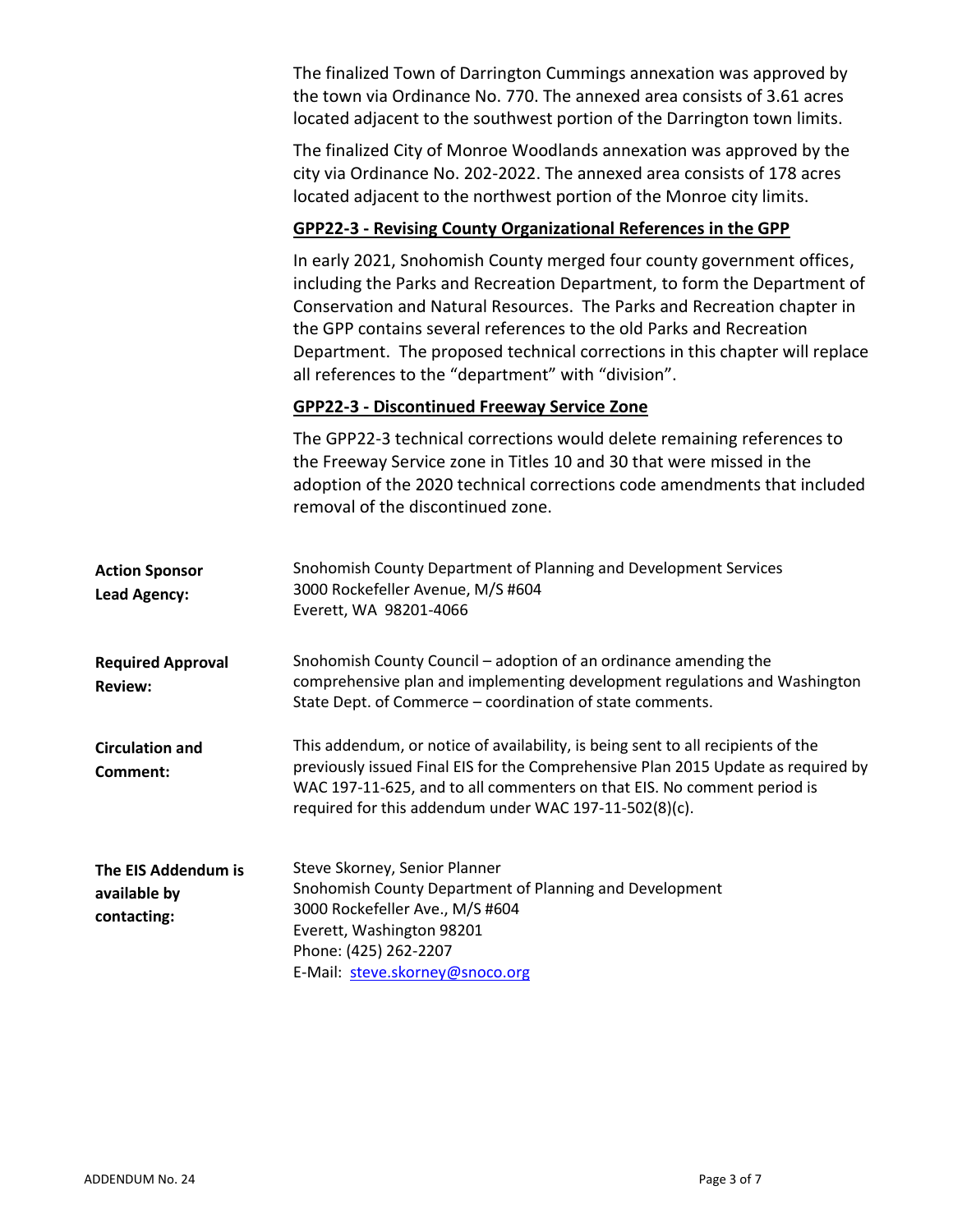**Date of Issuance:**

April 8, 2022

**SEPA Responsible Official:**

David Killingstad, Manager Snohomish County Planning and Development Services 3000 Rockefeller Avenue, M/S #604 Everett, Washington 98201-4066

Signatur[e\\_\\_\\_\\_\\_\\_\\_\\_\\_\\_\\_\\_\\_\\_\\_\\_\\_\\_\\_\\_\\_\\_\\_\\_\\_\\_\\_\\_\\_\\_\\_\\_\\_\\_\\_\\_\\_\\_\\_\\_\\_\\_\\_\\_\\_\\_](https://na3.documents.adobe.com/verifier?tx=CBJCHBCAABAAGcmj-wq4Rfe7mzY1R2TjNxA6GVGyaMGc)

David Killingstad, Manager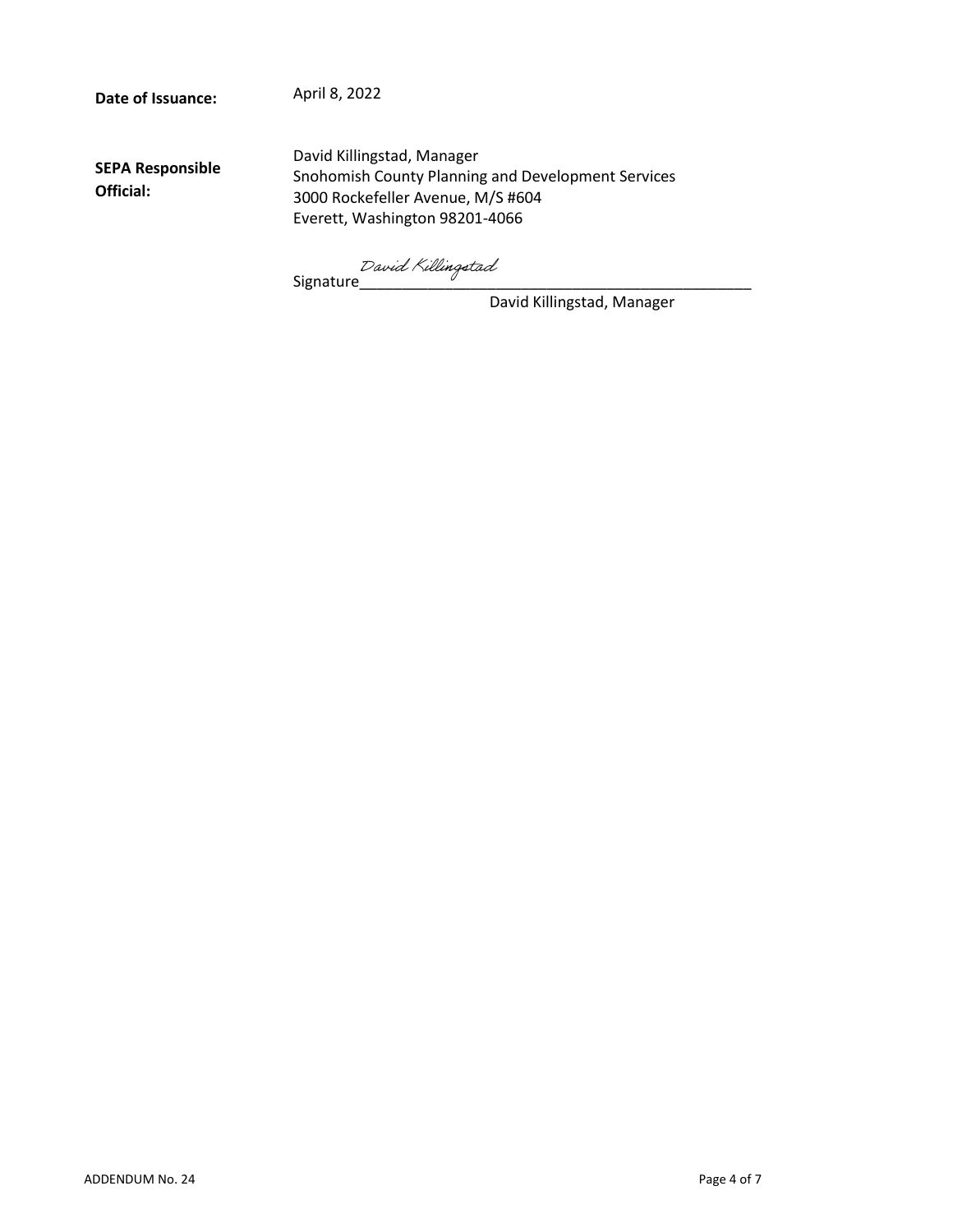# **ENVIRONMENTAL REVIEW**

# **Overview**

The adoption of amendments to the GMA Comprehensive Plan is a non-project action under the Washington State Environmental Policy Act (SEPA). This addendum is not intended to satisfy individual project action SEPA requirements, as that is a level of review needed for site-specific land use or building permit applications. This addendum does not significantly change the analysis of impacts and alternatives contained in the Environmental Impact Statement (EIS) prepared in 2015 for the Comprehensive Plan 2015 Update, nor does it identify new or significantly different impacts.

# **Prior Environmental Review**

The County issued a Draft EIS (DEIS) for the County's 2015 Comprehensive Plan Update on September 8, 2014, and issued a Final EIS (FEIS) on June 3, 2015. The elements of the environment addressed in both EIS documents included the natural and built environments: earth, air, water, plants and animals, land and shoreline use, population and employment, cultural resources, transportation, energy, public services, and utilities.

# **Addendum Environmental Review**

According to the SEPA Rules, an addendum to an EIS provides additional analysis and/or information about a proposal or alternatives where significant environmental impacts have been disclosed and identified in a previous environmental document (WAC 197-11-706, WAC 197-11-600(3)(b)(ii)). An addendum is appropriate when the impacts of the new proposal are the same general types as those identified in the prior document, and when the new analysis does not substantially change the analysis of significant impacts and alternatives identified in the prior environmental documents (WAC 197-11-600(4)(e), WAC 197-11-706).

This addendum to the 2015 Comprehensive Plan Update FEIS is being issued pursuant to WAC 197-11-625 to meet the county's SEPA responsibility. The 2015 Comprehensive Plan Update FEIS evaluated plan alternatives and impacts that encompass the same general policy direction, land use patterns, capital facilities planning, and environmental impacts that are expected to be associated with the proposed amendments identified in this addendum. No additional significant impacts beyond those identified in the County's FEIS for the 2015 Comprehensive Plan Update are expected to occur as a result of the proposed amendments. No additional programmatic level environmental review will be required to the extent that the existing environmental documents listed in this addendum and other published documents have analyzed the proposed amendments.

# **Affected Environment, Significant Impacts, and Mitigation Measures – Natural Environment**

# **1) Earth, Topography, Soils, and Erosion**

Any potential earth, topography, soils, and erosion impacts that could result from the GPP22-3 technical corrections proposal are addressed in the DEIS and FEIS. Any related future site-specific development or land use proposal not exempted by WAC 197-11-800 or SCC 30.61.035 would be subject to a separate SEPA review. No additional mitigating measures are warranted beyond those identified in the DEIS and FEIS.

# **2) Air Quality and Climate Change**

Any potential air quality impacts that could result from the GPP22-3 technical corrections proposal are addressed in the DEIS and FEIS. Any related future site-specific development or land use proposal not exempted by WAC 197-11-800 or SCC 30.61.035 would be subject to a separate SEPA review. No additional mitigating measures are warranted beyond those identified in the DEIS and FEIS.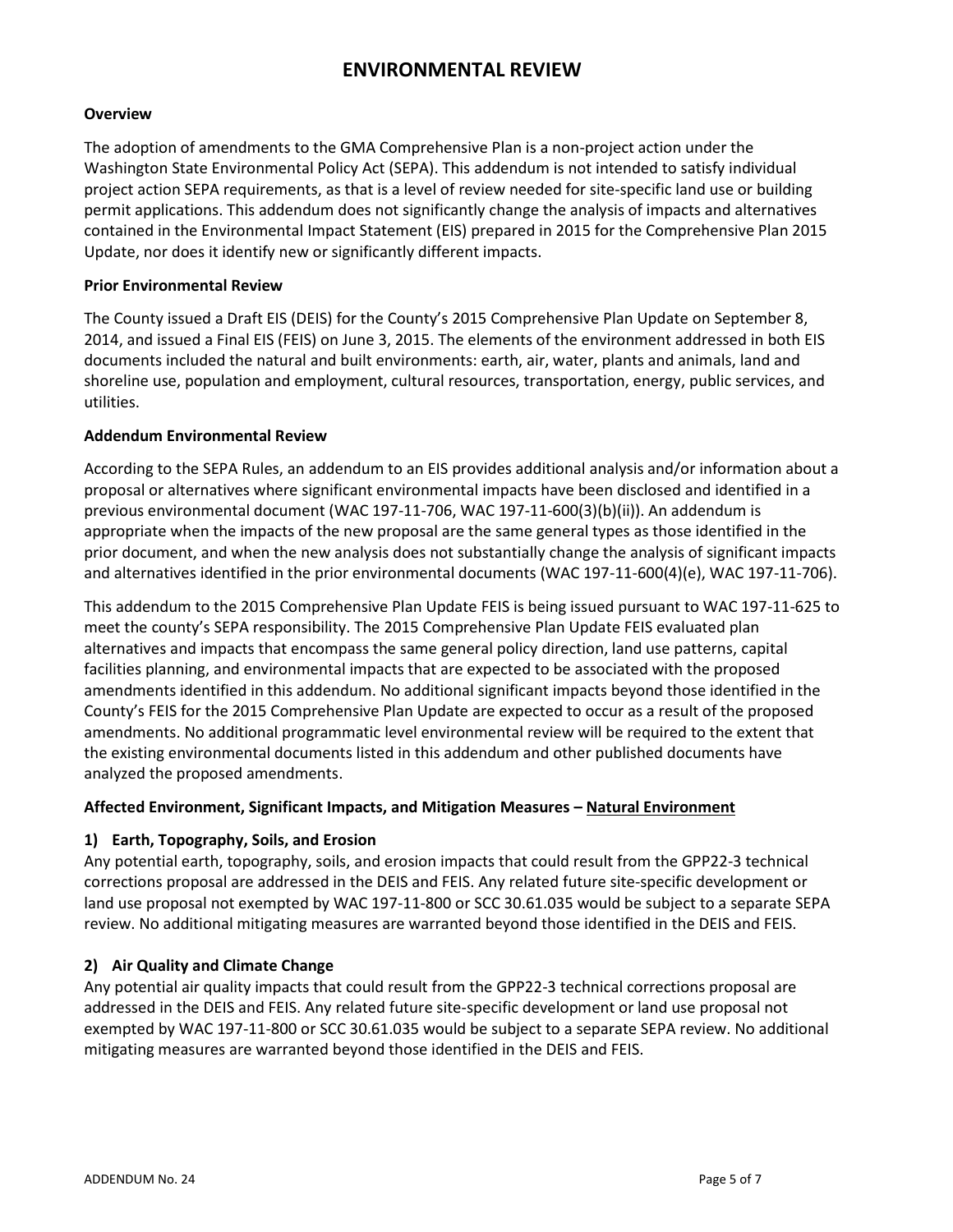# **3) Water Resources (Ground and Surface)**

Any potential water resources impacts that could result from the GPP22-3 technical corrections proposal are addressed in the DEIS and FEIS. Any relate future site-specific development or land use proposal not exempted by WAC 197-11-800 or SCC 30.61.035 would be subject to a separate SEPA review. No additional mitigating measures are warranted beyond those identified in the DEIS and FEIS.

# **4) Fish, Wildlife, Vegetation, and Wetlands**

Any potential fish, wildlife, vegetation, and wetlands impacts that could result from the GPP22-3 technical corrections proposal are addressed in the DEIS and FEIS. Any related future site-specific development or land use proposal not exempted by WAC 197-11-800 or SCC 30.61.035 would be subject to a separate SEPA review. No additional mitigating measures are warranted beyond those identified in the DEIS and FEIS.

# **Affected Environment, Significant Impacts, and Mitigation Measures – Built Environment**

# **1) Land and Shoreline Use**

Any potential land use and shoreline impacts that could result from the GPP22-3 technical corrections proposal are addressed in the DEIS and FEIS. Any related future site-specific development or land use proposal not exempted by WAC 197-11-800 or SCC 30.61.035 would be subject to a separate SEPA review. No additional mitigating measures are warranted beyond those identified in the DEIS and FEIS.

# **2) Plans and Policies**

The GPP22-3 technical corrections proposal implements relevant county, regional, and state plans and policies including the GMA, the Puget Sound Regional Council VISION 2050, Countywide Planning Policies (CPP), the county GMA Comprehensive Plan, and the county Shoreline Master Program.

# **3) Population, Housing and Employment**

Any potential increases in population, housing, or employment that could result from the GPP22-3 technical corrections proposal are addressed in the DEIS and FEIS. No additional mitigating measures are warranted beyond those identified in the DEIS and FEIS.

# **4) Cultural Resources**

Any potential impacts to cultural resources that could result from the GPP22-3 technical corrections proposal are addressed in the DEIS and FEIS. Any related future site-specific development or land use proposal not exempted by WAC 197-11-800 or SCC 30.61.035 would be subject to a separate SEPA review. No additional mitigating measures are warranted beyond those identified in the DEIS and FEIS.

# **5) Transportation**

Any potential transportation impacts that could result from the GPP22-3 technical corrections proposal are addressed in the DEIS and FEIS. Any related future site-specific development or land use proposal not exempted by WAC 197-11-800 or SCC 30.61.035 would be subject to a separate SEPA review. No additional mitigating measures are warranted beyond those identified in the DEIS and FEIS.

# **6) Energy**

Any potential energy impacts that could result from the GPP22-3 technical corrections are addressed in the DEIS and FEIS. Any related future site-specific development or land use proposal not exempted by WAC 197- 11-800 or SCC 30.61.035 would be subject to a separate SEPA review. No additional mitigating measures are warranted beyond those identified in the DEIS and FEIS.

# **7) Public Services and Utilities**

The GPP22-3 technical corrections proposal would not negatively impact schools, police, fire, or telecommunications. Any potential impacts to other public services and utilities including water, sewer, drainage systems, and solid waste that could result from the GPP22-3 technical corrections proposal are addressed in the DEIS and FEIS. Any related future site-specific development or land use proposal not